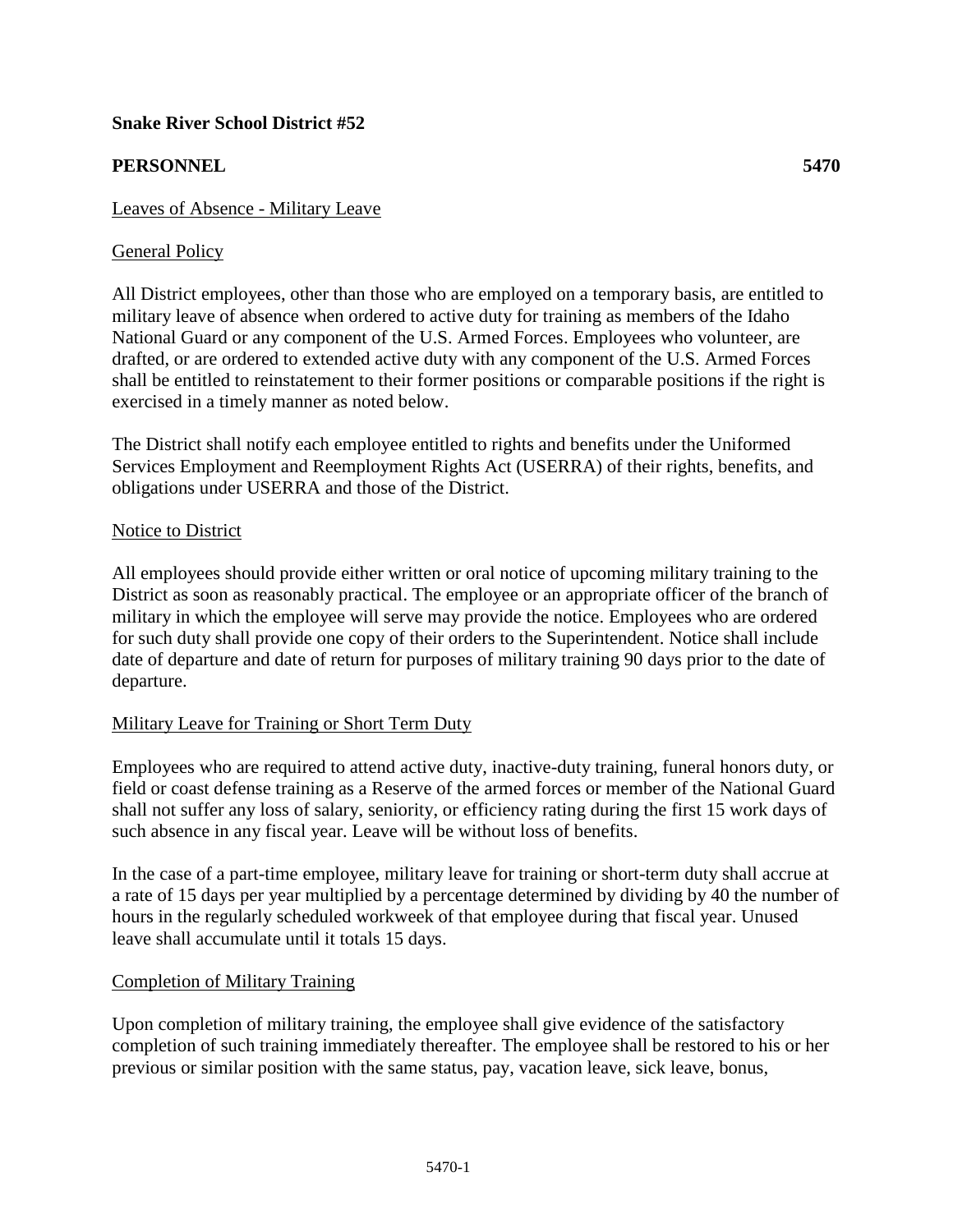advancement, and seniority. Such seniority shall continue to accrue during such period of absence.

# Benefits for Uniformed Service Personnel On Active Duty

*\*(Note: Federal law does not require an employer to pay the salary of an employee on military leave except as specified in "Military Leave for Training or Short Term Duty" above.)\**

# Pension and Retirement Plans

Pension and retirement plans are considered a benefit to which reinstated employees are entitled. Any normal contributions will continue to be made for service members who are absent for 90 days or fewer. If the employee has been absent for military service for 91 days or more, the District may elect to delay making retroactive pension contributions until the employee submits satisfactory reemployment documentation.

## Medical Insurance

Health benefits will be offered to the extent they are available to other employees on leave. An employee performing military service for 30 days or fewer is not required to pay more than the normal employee share of any health premium. If the employee's military service is for 31 days to 24 months, the health plan will offer continuous coverage. An employee on military leave may elect to continue health care coverage through the District for up to 24 months after the military leave begins or for the period of military service, whichever is shorter. The District's obligation to provide health benefits ends once an employee's military leave exceeds 24 months. When the employee is reinstated, a waiting period or exclusion cannot be imposed if health coverage would have been provided to the employee had he or she not been absent for military service.

## Reporting to District Once Military Leave is Complete

The standard military service length and reporting times are:

**1 to 30 Days of Military Service:** The employee reports to the District by the beginning of the first scheduled work day that falls eight hours after the end of the last calendar day of military service.

**31 to 180 Days of Military Service:** The employee must submit an application for reemployment no later than 14 days after completion of service in the armed forces. If the 14<sup>th</sup> day falls on a day when the District's offices are not open or available to accept a reemployment application, the time extends to the next business day.

**181 Days or More of Military Service:** The employee must submit an application for reemployment no later than 90 days after completion of military service. If the 90<sup>th</sup> day falls on a day when the employee's offices are not open or available to accept a reemployment application, the time extends to the next business day.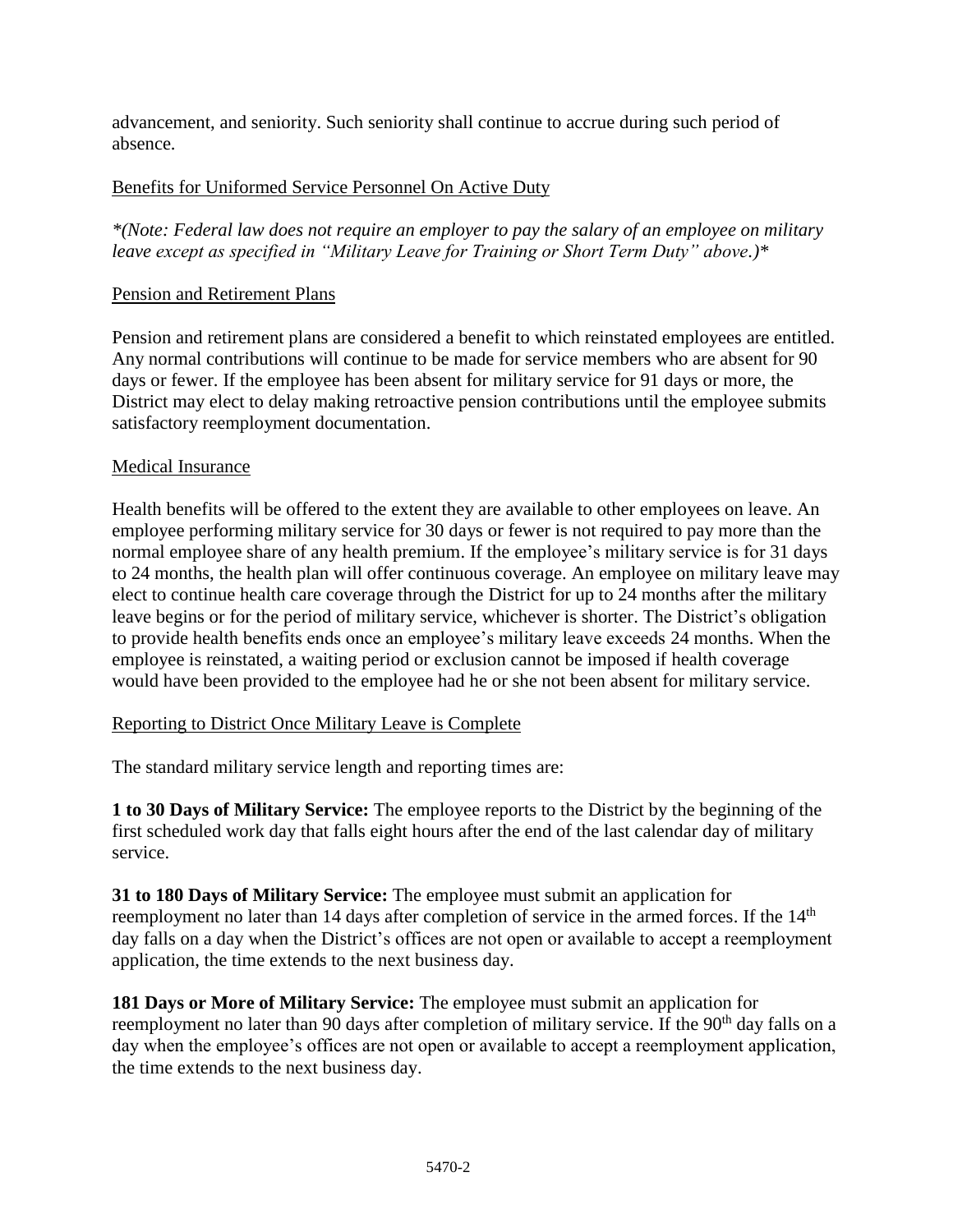**Cases of Disability:** Employees who are hospitalized or recovering from a disability that was incurred or aggravated during the period of military service leave have up to two years to submit an application for reemployment.

There is an exception to these guidelines for those employees who, through no fault of their own, find themselves in a situation that makes it impossible or unreasonable to meet the required timetables. In those cases the employee must return to work as soon as possible.

# Disqualification From Returning to Work

There are four conditions that disqualify an employee from exercising his or her right to reemployment after military service:

- 1. A dishonorable or bad conduct discharge;
- 2. Separation from the service under "other than honorable conditions";
- 3. A commissioned officer's dismissal via court martial or by order of the President; and
- 4. When a service member has been dropped from the rolls for being absent without authority or for civilian imprisonment.

## Reinstatement to Positions After Extended Duty

Employees who volunteer, are drafted, or are called to active duty for extended periods will be placed on "Military Leave of Absence" upon written application and will be entitled to reinstatement to their former or similar positions upon their return and under the following conditions:

- 1. They must not have remained on active duty beyond their first opportunity for honorable or general release; and
- 2. They must report to claim reinstatement within the timelines specified under "Reporting to District Once Military Leave is Complete" above.

After an employee has been absent for 31 days or more of military service, the District may ask the employee or the employee's military unit for documentation showing that:

- 1. The employee submitted a timely application for reemployment;
- 2. The employee's length of military service has not exceeded the five year limitation; and
- 3. The employee's separation from the military service meets the requirement for reemployment.

As a general rule, employees returning from military service must be reemployed in the job that they previously held, or would have attained had they not been absent for military service. If the employee was disabled while on military duty, or a disability is aggravated by military service, the District will make reasonable efforts to accommodate the disability.